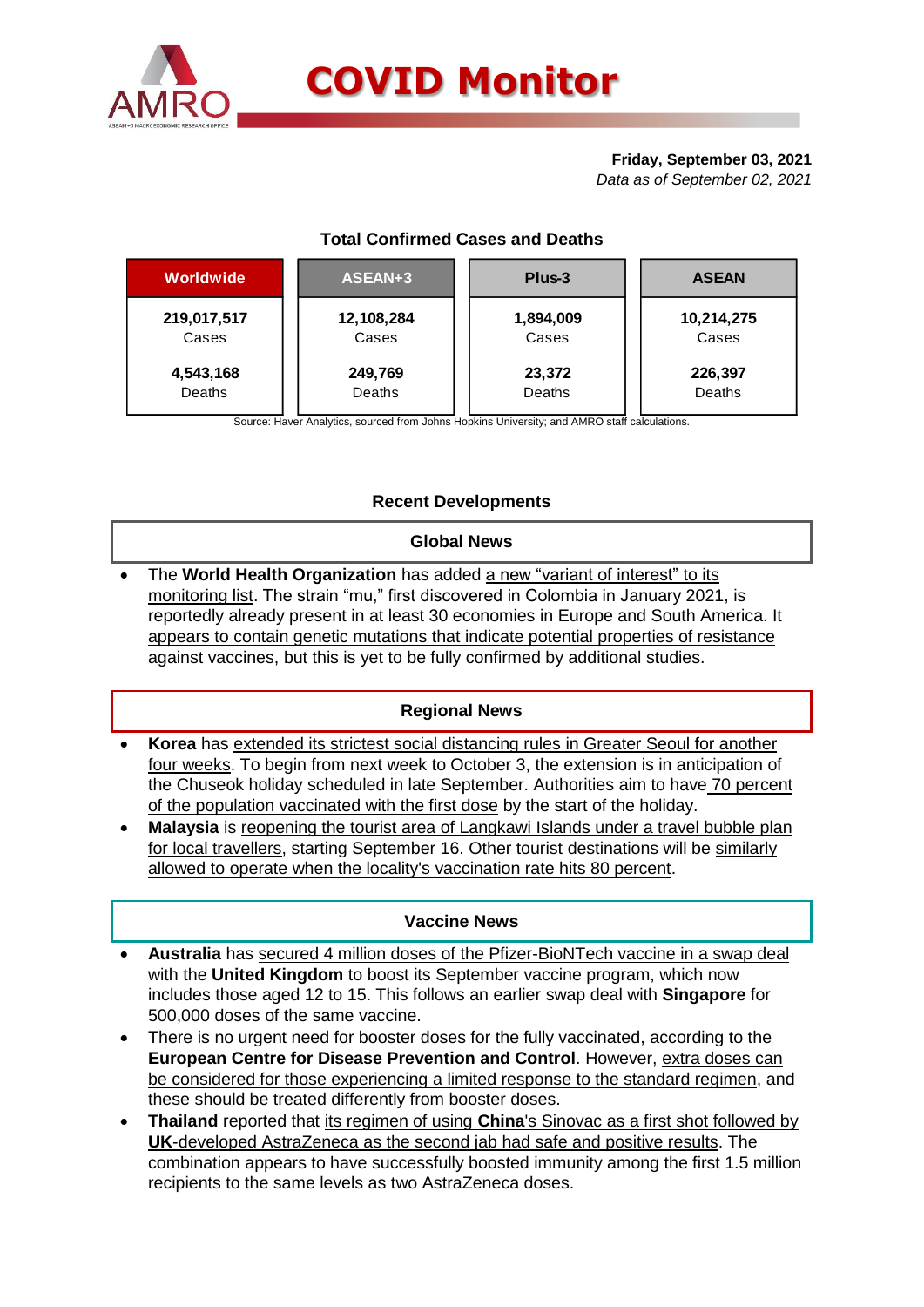|                                                                                                                           |                                                                                                                                                                               | <b>Total Cases Cases per 1M</b> | <b>New</b>                     | New Cases <sup>1</sup> | <b>New Cases</b>                                                                                                                                                         | <b>ANew</b>              | Δ% New                             | <b>Total</b>                      | <b>New</b>          | <b>Fatality</b>           |
|---------------------------------------------------------------------------------------------------------------------------|-------------------------------------------------------------------------------------------------------------------------------------------------------------------------------|---------------------------------|--------------------------------|------------------------|--------------------------------------------------------------------------------------------------------------------------------------------------------------------------|--------------------------|------------------------------------|-----------------------------------|---------------------|---------------------------|
| <b>Economy</b>                                                                                                            | (000)                                                                                                                                                                         | <b>Population</b>               | $\text{Case}$ <sup>1</sup>     | since $2020^2$         | per 1M Pop. <sup>1</sup>                                                                                                                                                 | $\overline{\text{Case}}$ | $\overline{\text{Case}}\text{s}^1$ | <b>Deaths</b>                     | Deaths <sup>1</sup> | <b>Rate (%)</b>           |
| Global                                                                                                                    | 219,018                                                                                                                                                                       |                                 | 627,134                        |                        |                                                                                                                                                                          | $-33.791$                | 0.3                                | 4,543,168                         | 8.181               | 2.1                       |
| ASEAN+3                                                                                                                   | 12,108                                                                                                                                                                        |                                 | 100,999                        |                        |                                                                                                                                                                          | $-10,984$                | 0.9                                | 249.769                           | 1,710               | 2.1                       |
| Plus-3                                                                                                                    | 1,894                                                                                                                                                                         |                                 | 21,138                         |                        |                                                                                                                                                                          | $-3,715$                 | 1.2                                | 23,372                            | 63                  | 1.2                       |
| ASEAN                                                                                                                     | 10,214                                                                                                                                                                        |                                 | 79,861                         |                        |                                                                                                                                                                          | $-7,269$                 | 0.8                                | 226,397                           | 1,648               | 2.2                       |
|                                                                                                                           |                                                                                                                                                                               |                                 |                                |                        |                                                                                                                                                                          |                          |                                    |                                   |                     |                           |
| China                                                                                                                     | 95                                                                                                                                                                            | 68                              | 27                             |                        | $\mathbf{0}$                                                                                                                                                             | 0                        | 0.0                                | 4,636                             | 0                   | 4.9                       |
| Hong Kong, China                                                                                                          | 12                                                                                                                                                                            | 1,587                           | 5                              |                        | $\overline{1}$                                                                                                                                                           | $\mathbf{1}$             | 0.0                                | 212                               | 0                   | 1.8                       |
| Japan<br>Korea                                                                                                            | 1,530<br>257                                                                                                                                                                  | 12,165<br>4,939                 | 19,399<br>1,707                |                        | 154<br>33                                                                                                                                                                | $-3,666$<br>-50          | 1.3<br>0.7                         | 16,216<br>2,308                   | 57<br>6             | 1.1<br>0.9                |
|                                                                                                                           |                                                                                                                                                                               |                                 |                                |                        |                                                                                                                                                                          |                          |                                    |                                   |                     |                           |
| Indonesia                                                                                                                 | 4,100                                                                                                                                                                         | 15,193                          | 8,057                          |                        | 30                                                                                                                                                                       | $-8,148$                 | 0.2                                | 133,676                           | 499                 | 3.3                       |
| Malaysia                                                                                                                  | 1,786                                                                                                                                                                         | 53,761                          | 20,737                         |                        | 624                                                                                                                                                                      | $-889$                   | 1.2                                | 17,191                            | 283                 | 1.0                       |
| Philippines                                                                                                               | 2,020                                                                                                                                                                         | 18,361                          | 17,326                         |                        | 157                                                                                                                                                                      | 1,870                    | 0.9                                | 33,680                            | 136                 | 1.7                       |
| Singapore                                                                                                                 | 68                                                                                                                                                                            | 11,924                          | 152                            |                        | 27                                                                                                                                                                       | 72                       | 0.2                                | 55                                | 0                   | 0.1                       |
| Thailand                                                                                                                  | 1,234                                                                                                                                                                         | 18,150                          | 16,231                         |                        | 239                                                                                                                                                                      | $-2,485$                 | 1.4                                | 12,103                            | 256                 | 1.0                       |
|                                                                                                                           |                                                                                                                                                                               |                                 |                                |                        |                                                                                                                                                                          |                          |                                    |                                   |                     |                           |
| Brunei Darussalam                                                                                                         | 2.96                                                                                                                                                                          | 6,563                           | 114                            |                        | 254                                                                                                                                                                      | -59                      | 4.6                                | 12                                | $\mathbf{1}$        | 0.4                       |
| Cambodia                                                                                                                  | 93.93                                                                                                                                                                         | 5,611                           | 424                            |                        | 25                                                                                                                                                                       | $-38$                    | 0.5                                | 1,928                             | 12                  | 2.1                       |
| Lao PDR                                                                                                                   | 15.46                                                                                                                                                                         | 2,128                           | 194                            |                        | 27                                                                                                                                                                       | $-205$                   | 1.3                                | 14                                | 0                   | 0.1                       |
| Myanmar                                                                                                                   | 406.10                                                                                                                                                                        | 7,608                           | 3,226                          |                        | 60                                                                                                                                                                       | 690                      | 0.8                                | 15,600                            | 107                 | 3.8                       |
| Vietnam                                                                                                                   | 486.73                                                                                                                                                                        | 5,049                           | 13,398                         |                        | 139                                                                                                                                                                      | 1,923                    | 3.1                                | 12,138                            | 353                 | 2.5                       |
| Australia                                                                                                                 | 58                                                                                                                                                                            | 2,241                           | 1,342                          |                        | 52                                                                                                                                                                       | 401                      | 2.5                                | 1,032                             | 6                   | 1.8                       |
| <b>Brazil</b>                                                                                                             | 20,830                                                                                                                                                                        | 98,547                          | 21,991                         |                        | 104                                                                                                                                                                      | $-4,059$                 | 0.1                                | 581,914                           | 621                 | 2.8                       |
| France                                                                                                                    | 6,650                                                                                                                                                                         | 102,317                         | 13,240                         |                        | 204                                                                                                                                                                      | $-4,898$                 | 0.2                                | 124,184                           | 1,690               | 1.9                       |
| Germany                                                                                                                   | 3,994                                                                                                                                                                         | 48,131                          | 10,077                         |                        | 121                                                                                                                                                                      | 260                      | 0.3                                | 92,307                            | 28                  | 2.3                       |
| India                                                                                                                     | 32,858                                                                                                                                                                        | 23,992                          | 36,393                         |                        | 27                                                                                                                                                                       | 1,484                    | 0.1                                | 439,529                           | 381                 | 1.3                       |
| United Kingdom                                                                                                            | 6,895                                                                                                                                                                         | 102,519                         | 38,029                         |                        | 565                                                                                                                                                                      | 4,237                    | 0.6                                | 133,244                           | 157                 | 1.9                       |
| <b>United States</b>                                                                                                      | 39,361                                                                                                                                                                        | 118,896                         | 165,707                        |                        | 501                                                                                                                                                                      | 11,078                   | 1.2                                | 640,576                           | 1,431               | 1.6                       |
|                                                                                                                           | <b>ASEAN+3 and Selected Economies:</b><br><b>ASEAN+3 and Selected Economies:</b><br><b>Total Vaccines Administered</b><br><b>Vaccinations and Aspired Population Coverage</b> |                                 |                                |                        |                                                                                                                                                                          |                          |                                    |                                   |                     |                           |
|                                                                                                                           |                                                                                                                                                                               | (Per 100 population)            |                                |                        |                                                                                                                                                                          |                          | (Percent of population)            |                                   |                     |                           |
| 160                                                                                                                       |                                                                                                                                                                               |                                 | <b>Singapore</b>               |                        | Germany                                                                                                                                                                  |                          |                                    | 61.5 100                          | End-2021            |                           |
| 140                                                                                                                       |                                                                                                                                                                               |                                 | <b>China</b>                   |                        | India                                                                                                                                                                    | <u>UMM.</u>              |                                    | 36.9 100                          | End-2021            |                           |
| 120                                                                                                                       |                                                                                                                                                                               | UK                              |                                |                        | Israel                                                                                                                                                                   |                          |                                    | 96.4 100                          | End-2021            |                           |
| 100                                                                                                                       |                                                                                                                                                                               | Germany                         | Hong                           |                        | Singapore                                                                                                                                                                |                          |                                    | 80.1 100                          | End-2021            |                           |
|                                                                                                                           | Cambodia                                                                                                                                                                      |                                 | Kong                           |                        | Cambodia                                                                                                                                                                 |                          | 68.7                               | 80                                | 2022                |                           |
| 80                                                                                                                        |                                                                                                                                                                               |                                 | orld                           |                        | China                                                                                                                                                                    |                          | 72.1                               | 80                                | 2022                |                           |
| 60                                                                                                                        |                                                                                                                                                                               |                                 |                                |                        | Indonesia                                                                                                                                                                |                          | 23.5                               | 80                                | 2022                |                           |
| 40                                                                                                                        |                                                                                                                                                                               | Korea                           |                                |                        | Japan                                                                                                                                                                    |                          | 57.7                               | 80                                | <b>Early 2022</b>   | Likely                    |
| 20                                                                                                                        |                                                                                                                                                                               |                                 |                                |                        | Malaysia                                                                                                                                                                 |                          | 61.5                               | 80                                | End-2021            | completion<br>date of     |
| 0                                                                                                                         |                                                                                                                                                                               |                                 |                                | United Kingdom         |                                                                                                                                                                          |                          | 70.9 80                            |                                   | <b>Early 2022</b>   | widespread<br>vaccination |
| 2-Dec-20                                                                                                                  | 3-Mar-21                                                                                                                                                                      | 2-Jun-21                        | 1-Sep-21                       |                        | Brunei                                                                                                                                                                   |                          | 52.9 70                            |                                   | End-2021            |                           |
| 120                                                                                                                       |                                                                                                                                                                               |                                 |                                |                        | Hong Kong                                                                                                                                                                |                          | 55.5<br>70<br>55.1<br>70           |                                   | 2022<br>End-2021    |                           |
|                                                                                                                           |                                                                                                                                                                               |                                 | <b>Malaysia</b>                |                        | Korea<br>Thailand                                                                                                                                                        |                          | 34.4<br>70                         |                                   | 2022                |                           |
| 100                                                                                                                       |                                                                                                                                                                               |                                 | / Japan                        |                        | <b>United States</b>                                                                                                                                                     |                          | 59.4<br>70                         |                                   | 2022                |                           |
|                                                                                                                           |                                                                                                                                                                               |                                 |                                |                        | Philippines                                                                                                                                                              |                          | 18.3 70                            |                                   | <b>Early 2022</b>   |                           |
| 80                                                                                                                        |                                                                                                                                                                               |                                 | Brunei                         |                        | Vietnam                                                                                                                                                                  | 18.0                     | 50                                 |                                   | 2022                |                           |
| 60                                                                                                                        |                                                                                                                                                                               |                                 |                                |                        | Lao PDR                                                                                                                                                                  | 22.6                     | 50                                 |                                   | 2023                |                           |
|                                                                                                                           |                                                                                                                                                                               |                                 | <b>Lao PDR</b>                 |                        | Myanmar                                                                                                                                                                  | 8.2                      | 40                                 |                                   | 2023                |                           |
| 40                                                                                                                        |                                                                                                                                                                               |                                 | <b>Thailand</b><br>Philippines |                        | 0<br>20                                                                                                                                                                  | 40<br>60                 | 80<br>100                          |                                   |                     |                           |
| 20                                                                                                                        |                                                                                                                                                                               |                                 | 'ietnam                        |                        |                                                                                                                                                                          |                          |                                    |                                   |                     |                           |
|                                                                                                                           | <b>Indonesia</b>                                                                                                                                                              |                                 | <b>Myanmar</b>                 |                        | Fully vaccinated                                                                                                                                                         |                          |                                    | Vaccinated with one dose          |                     |                           |
| 0<br>16-Feb-21                                                                                                            | 25-May-21                                                                                                                                                                     | 31-Aug-21                       |                                |                        | D To be vaccinated to reach 2021 target<br>Aspired 2021 target                                                                                                           |                          |                                    | Vaccinated with at least one dose |                     |                           |
|                                                                                                                           |                                                                                                                                                                               |                                 |                                |                        |                                                                                                                                                                          |                          |                                    |                                   |                     |                           |
| Source: Haver Analytics, sourced from Our World in Data;<br>and AMRO staff calculations.                                  |                                                                                                                                                                               |                                 |                                |                        | Sources: Our World in Data via Haver Analytics; various media sources;<br>Economist Intelligence Unit; and AMRO staff estimates and calculations.                        |                          |                                    |                                   |                     |                           |
| Note: Single vaccination doses only. This does not measure                                                                |                                                                                                                                                                               |                                 |                                |                        | Note: Percent of population vaccinated shows total administered doses divided by                                                                                         |                          |                                    |                                   |                     |                           |
| the number of people vaccinated, as two doses are required<br>with most available vaccines. Data is reported at irregular |                                                                                                                                                                               |                                 |                                |                        | two to reflect the two-dose regime of most vaccines—it does not necessarily reflect<br>the actual number of fully vaccinated people. Aspired 2021 targets and completion |                          |                                    |                                   |                     |                           |
| intervals; numbers show latest available.                                                                                 |                                                                                                                                                                               |                                 |                                |                        | dates of widespread vaccination are goals, forecasts, or estimates.                                                                                                      |                          |                                    |                                   |                     |                           |

## **ASEAN+3 and Selected Economies: Confirmed COVID-19 Cases and Deaths**

## **ASEAN+3 and Selected Economies: Total Vaccines Administered**



## **ASEAN+3 and Selected Economies: Vaccinations and Aspired Population Coverage**



- □ To be vaccinated to reach 2021 target Vaccinated with at least one dose
	- Aspired 2021 target

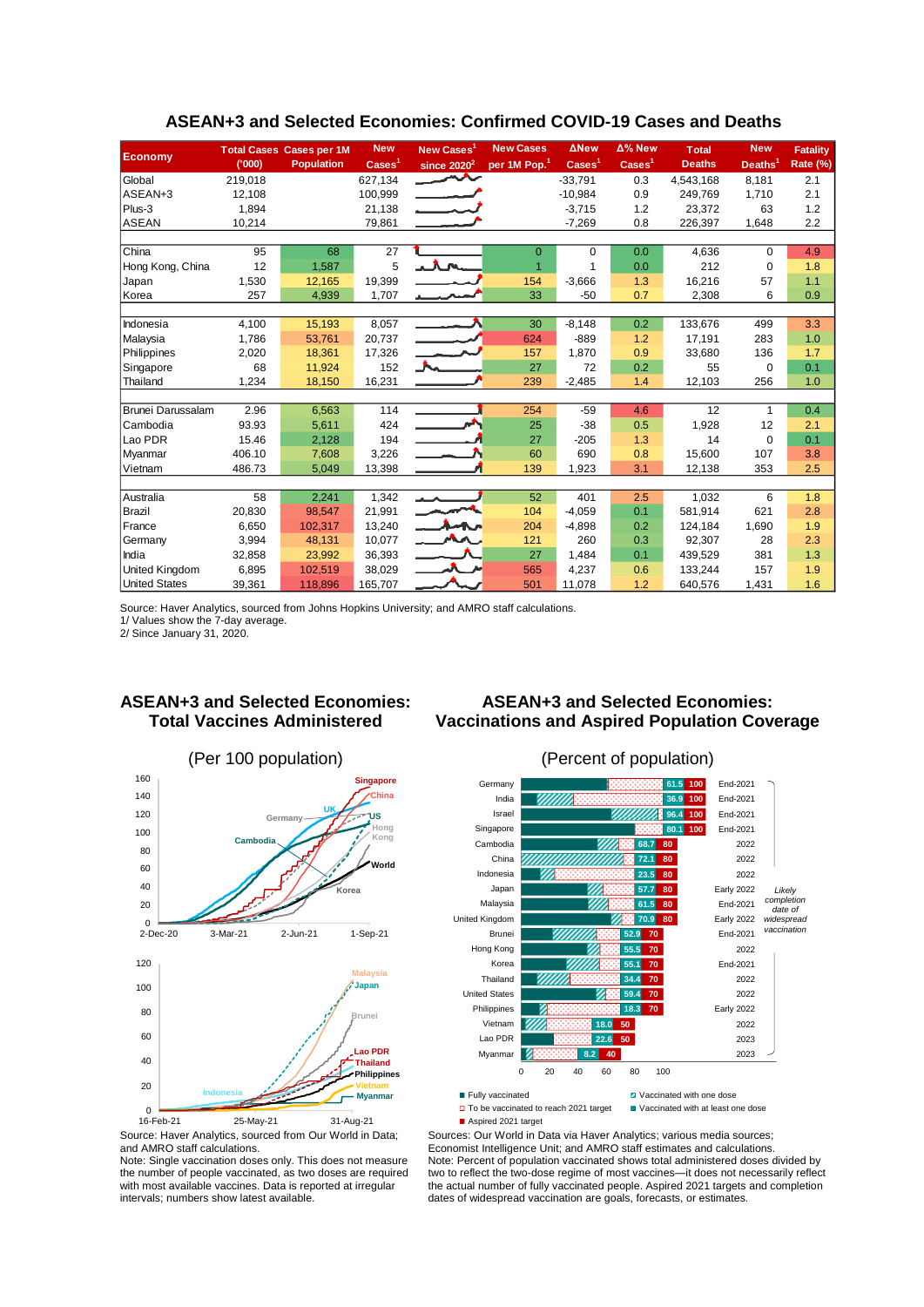

Source: Haver Analytics, sourced from Johns Hopkins University; and AMRO staff calculations.

3